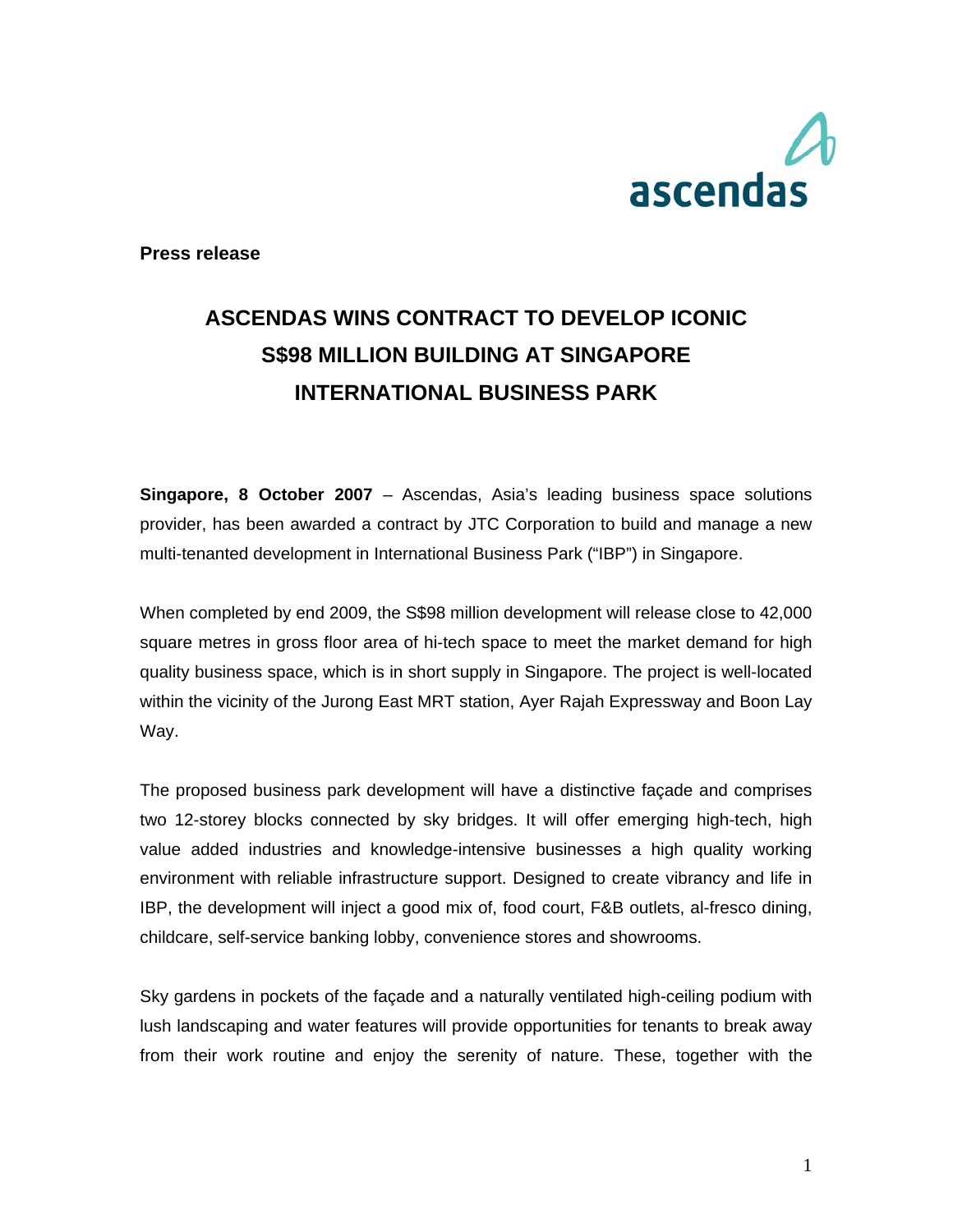introduction of regular lunch time events and art exhibitions, are expected to integrate the "play" concept into the development and cater to the larger community within IBP.

Said Mr Thomas Teo, CEO of Ascendas Land Singapore, "We believe that this landmark development will contribute to the success of IBP and its unique elements will create vibrancy and enhance the work-play environment. Green elements will also be incorporated, consistent with our philosophy to improve the operational performance of our buildings while delivering environmental sustainability. " .

The new IBP development will be energy efficient, incorporating extensive green features such as a feature roof for solar panels. These are expected to improve energy efficiency by 30%, generating annual savings of about \$250,000.

Upon completion, Ascendas will manage the development, including all aspects of project management, marketing, lease management, property management, advertising and corporate services.

Other projects that Ascendas are managing within IBP include Techquest, Primefield and LabOne buildings. In Singapore, its track record of quality developments include Singapore Science Park, Neuros and Immunos buildings in Biopolis, Frontier, Techpoint, Techlink and built-to-suit facilities for leading corporations such as Infineon, Honeywell and HP.

- Ends -

For further information, please contact:

Melanie Wong Group Communications Tel: (65) 6774 9153 Hp: (65) 9789 1541 Email: melanie.wong@ascendas.com